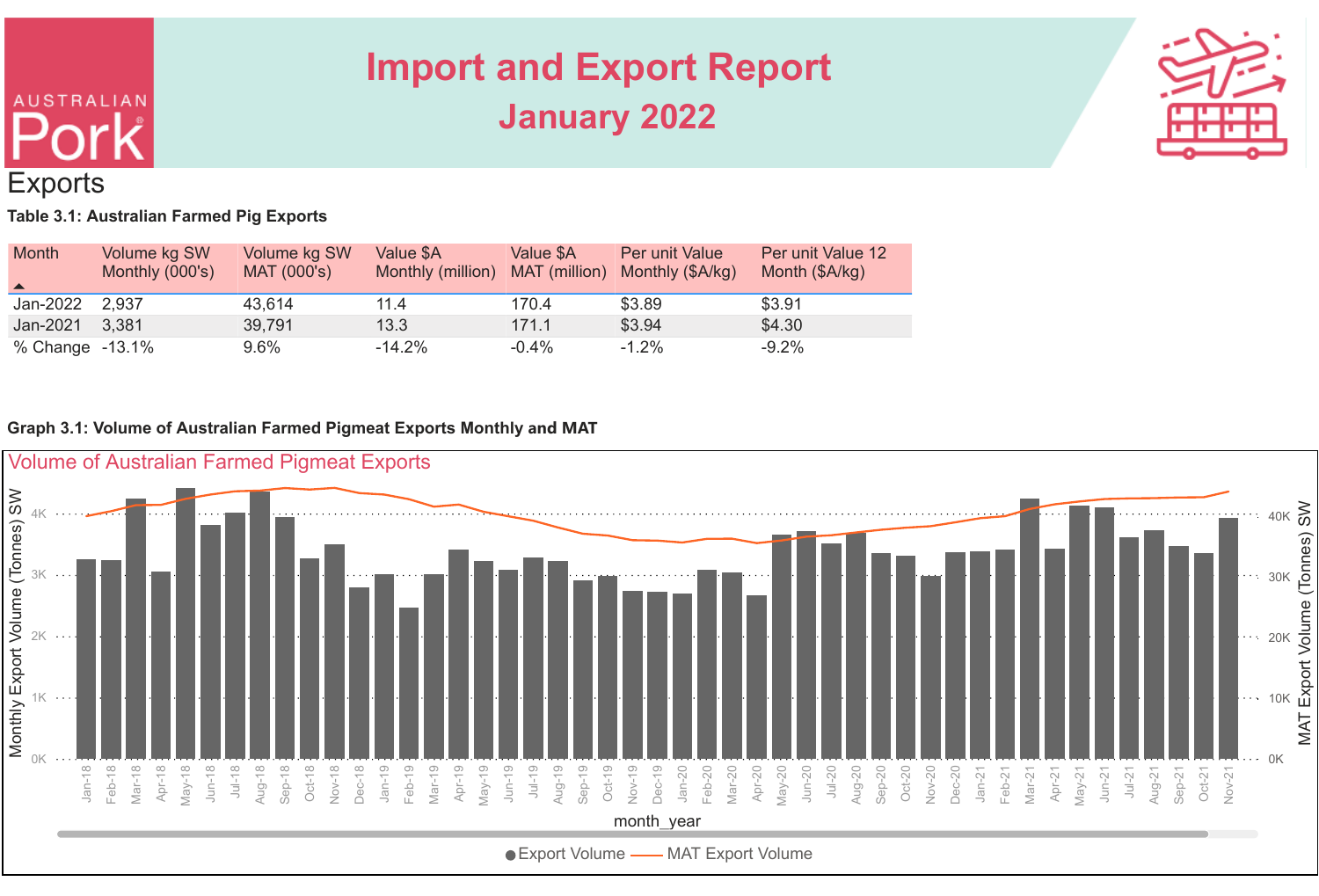

**Graph 3.2: Value of Australian Farmed Pigmeat Exports Monthly and MAT**

Export Trend

**AUSTRALIAN** 

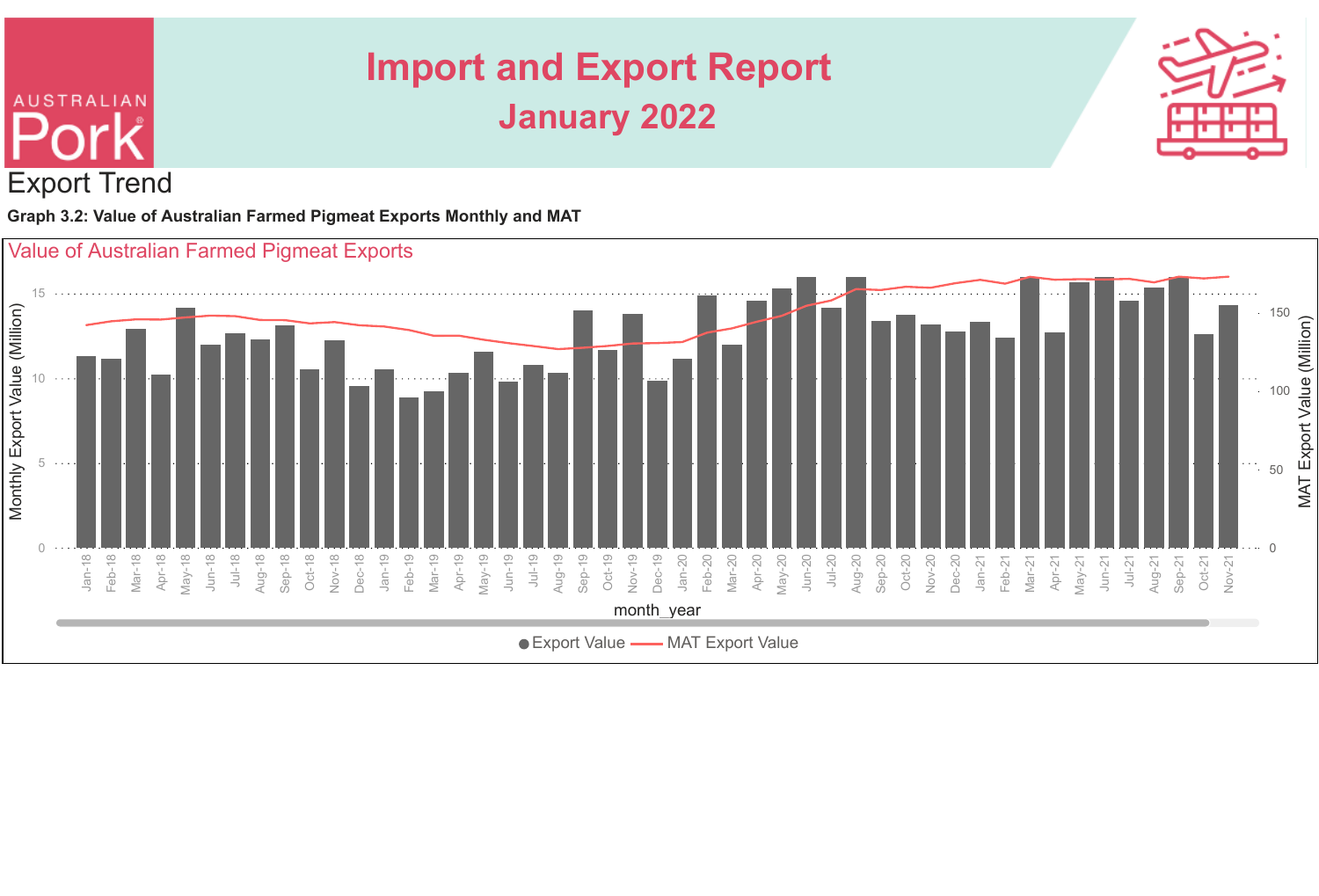

#### Exports (Offal/Co-Products)

**AUSTRALIAN** 

**Table 3.1a: Australian Farmed Pig Exports (Offal)**

| <b>Month</b>           | Volume kg SW<br>Monthly (000's) | Volume kg SW<br><b>MAT (000's)</b> | Value \$A<br>Monthly (million) | Value \$A<br><b>MAT</b><br>(million) | <b>Per unit Value</b><br>Monthly (\$A/kg) | <b>Per unit Value</b><br>12 Month<br>(SA/ka) |
|------------------------|---------------------------------|------------------------------------|--------------------------------|--------------------------------------|-------------------------------------------|----------------------------------------------|
| Jan-2022               | 667                             | 10,939                             | 1.8                            | 28.1                                 | \$2.72                                    | \$2.57                                       |
| Jan-2021               | 844                             | 9.713                              | 2.5                            | 26.3                                 | \$3.02                                    | \$2.71                                       |
| % Change $\mid$ -21.0% |                                 | 12.6%                              | $-28.8%$                       | 6.7%                                 | $-9.9%$                                   | $-5.3%$                                      |

#### **Graph 3.1a: Volume of Australian Farmed Offal Exports Monthly and MAT**

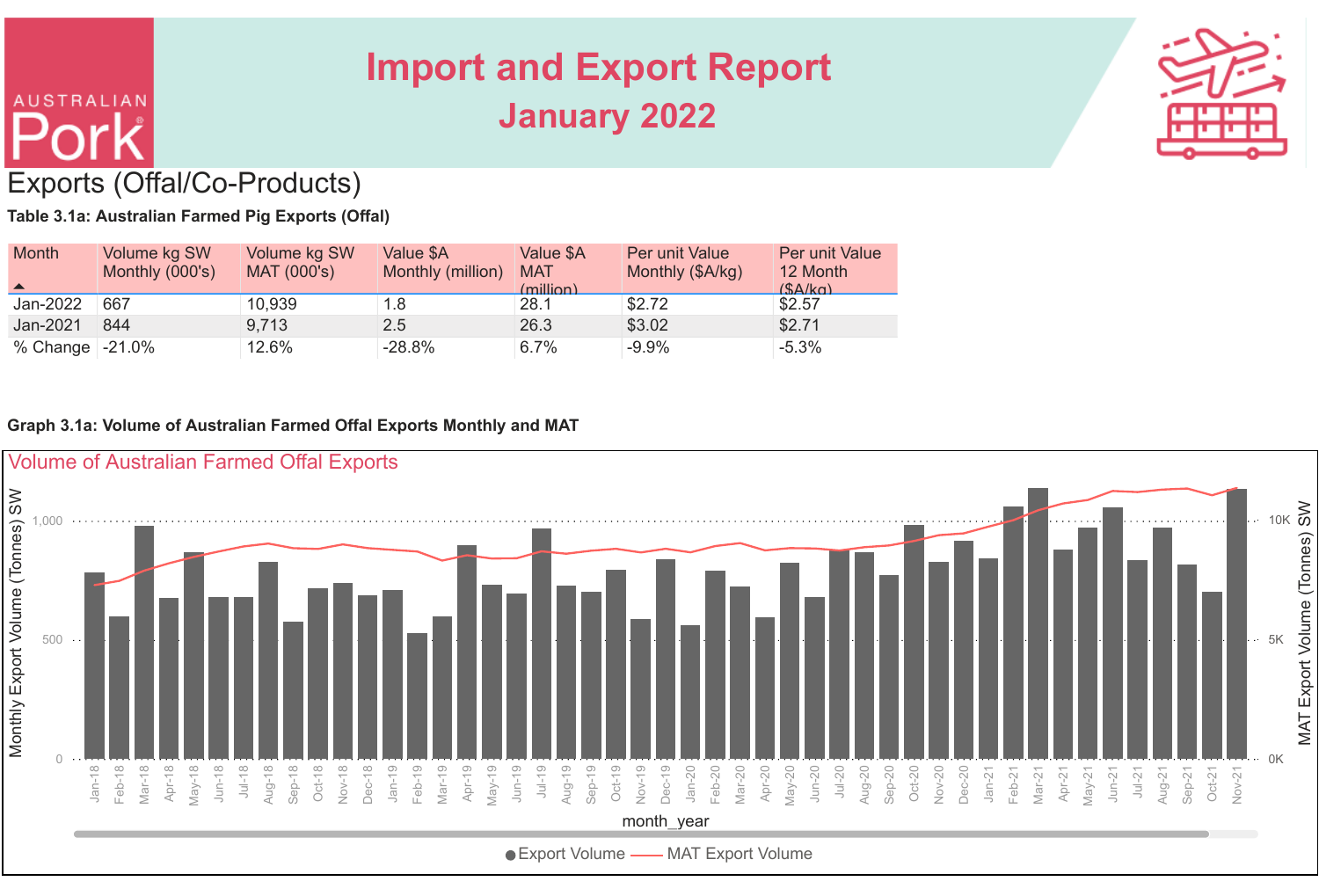

**Graph 3.2a: Value of Australian Farmed Offal Exports Monthly and MAT**



# **AUSTRALIAN** Exports (Offal Trend)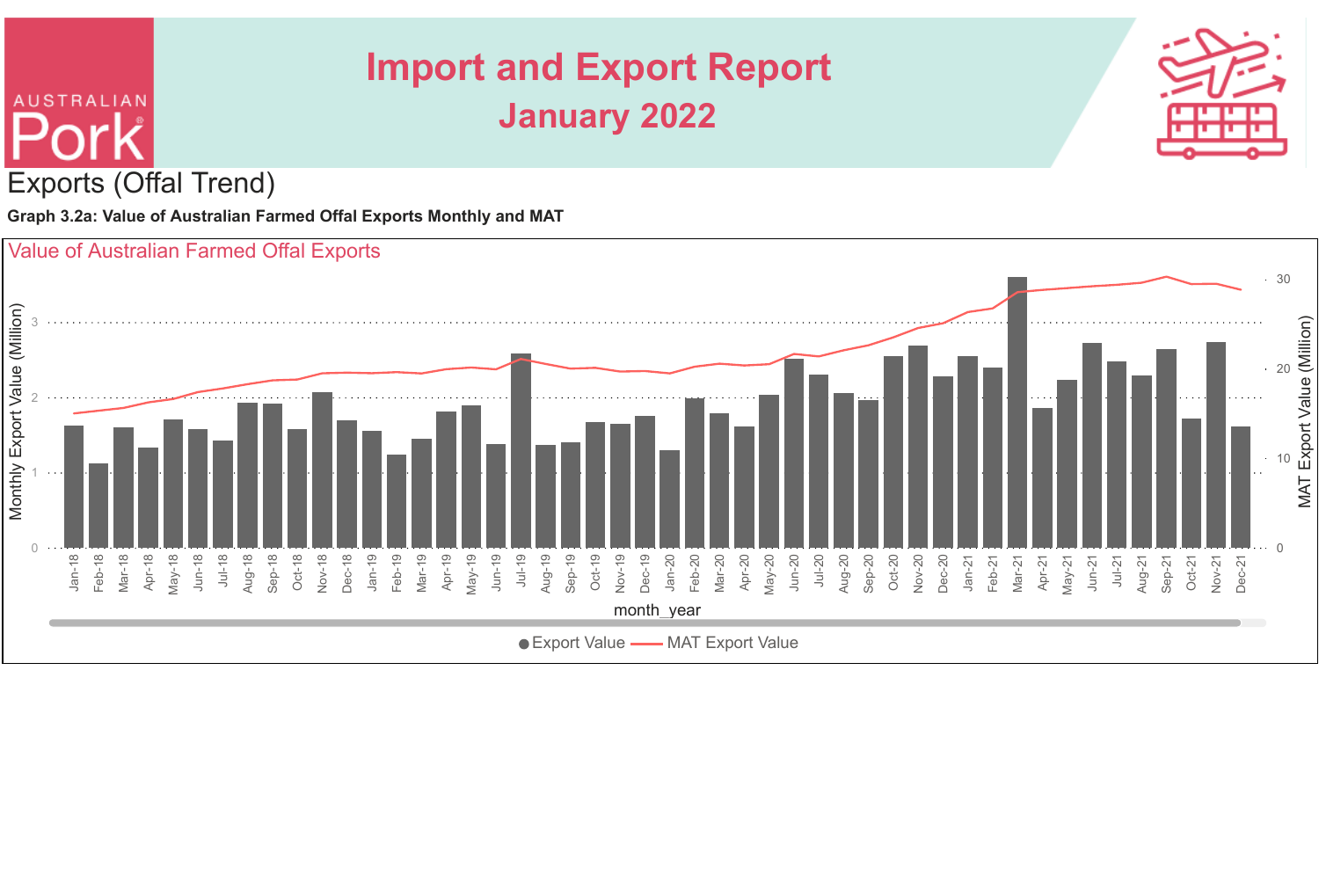# **AUSTRALIAN** Exports by Country

### **Import and Export Report January 2022**



**Table 3.2: Australian Pig Exports by key Export Countries - MAT Comparison**

| Country            | Volume kg SW<br><b>MAT (000's)</b> | Volume kg SW<br>% Chg vs. LY | Value \$A<br>MAT (million) | Value \$A %<br>Chg vs. LY | <b>Per unit Value</b><br>MAT (\$A/kg) | <b>Per unit Value</b><br>% Chg vs. LY |
|--------------------|------------------------------------|------------------------------|----------------------------|---------------------------|---------------------------------------|---------------------------------------|
| Singapore          | 13,370                             | 13.4%                        | 75.8                       | 6.0%                      | \$5.67                                | $-6.5%$                               |
| <b>Philippines</b> | 7,600                              | 89.2%                        | 13.0                       | 146.1%                    | \$1.72                                | 30.1%                                 |
| Papua New Guinea   | 5,223                              | 22.1%                        | 21.2                       | 19.0%                     | \$4.06                                | $-2.5%$                               |
| New Zealand        | 5,184                              | 19.3%                        | 19.4                       | 7.4%                      | \$3.75                                | $-10.0\%$                             |
| Hong Kong          | 2,290                              | $-53.4%$                     | 13.0                       | $-54.5%$                  | \$5.68                                | $-2.4%$                               |

**Graph 3.3: Percentage Volume Share of Farmed Exports by Country**

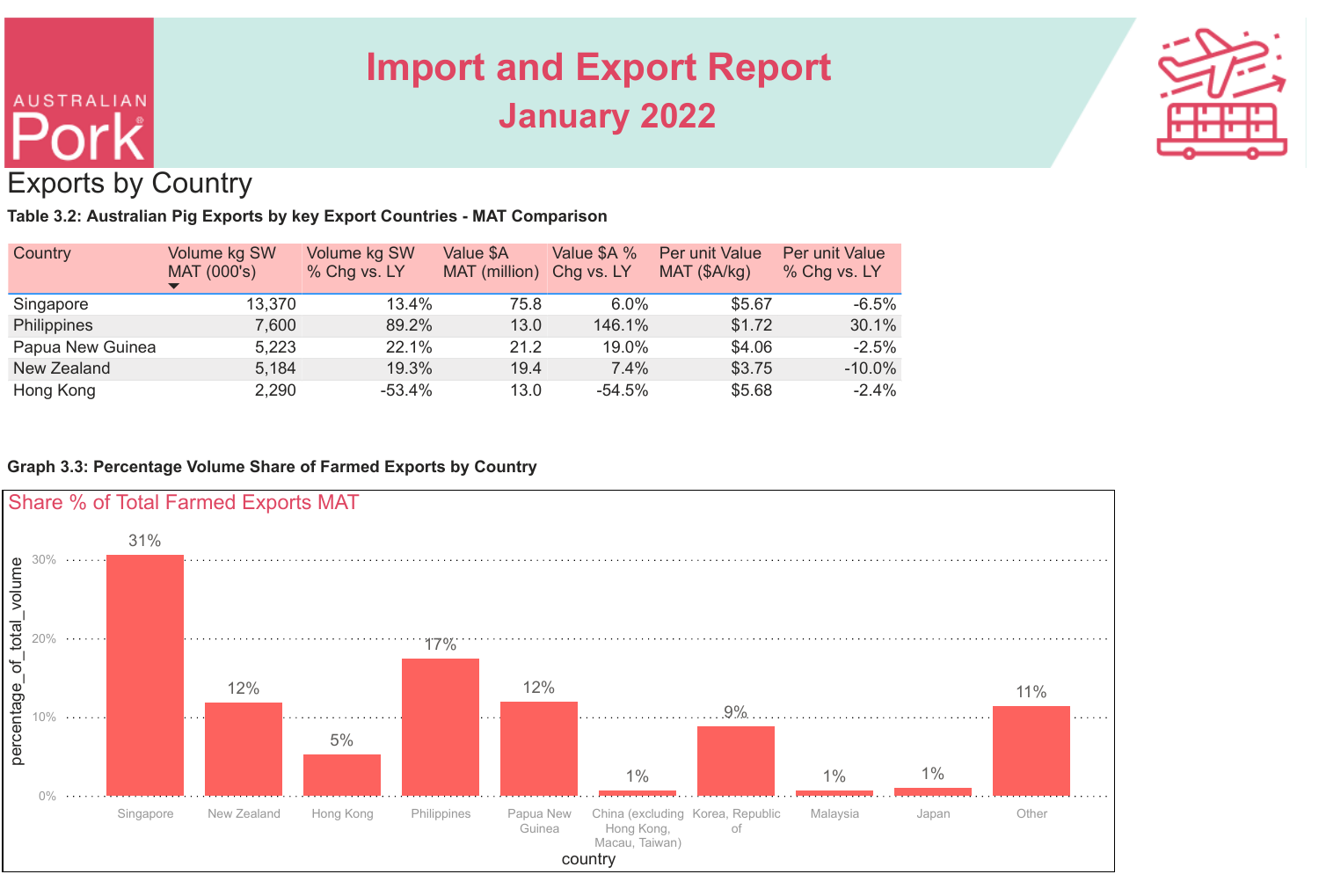

#### Exports by State

**AUSTRALIAN** 

**Table 3.3: Farmed Exports by State of Origin - MAT Comparison**

| <b>State</b> | Volume kg SW<br>MAT (000's) | Volume kg SW %<br>Chg vs. LY | Value \$A<br>MAT (000's) | Value \$A %<br>Chg vs. LY | <b>Per unit Value</b><br>MAT (\$A/kg) | <b>Per unit Value</b><br>% Chg vs. LY |
|--------------|-----------------------------|------------------------------|--------------------------|---------------------------|---------------------------------------|---------------------------------------|
| <b>NSW</b>   | 7,366                       | 4.2%                         | 27,379                   | $0.6\%$                   | \$3.72                                | $-3.4%$                               |
| <b>VIC</b>   | 11,804                      | 2.4%                         | 42,914                   | $-11.2%$                  | \$3.64                                | $-13.3%$                              |
| <b>QLD</b>   | 10,161                      | 16.9%                        | 36,018                   | 1.5%                      | \$3.54                                | $-13.1%$                              |
| <b>SA</b>    | 4,899                       | 92.7%                        | 21,296                   | 108.6%                    | \$4.35                                | 8.3%                                  |
| <b>WA</b>    | 9,320                       | $-5.6%$                      | 42,262                   | $-14.5%$                  | \$4.53                                | $-9.4%$                               |
| Re-Export    | 64                          | 40.3%                        | 552                      | 45.4%                     | \$8.68                                | 3.6%                                  |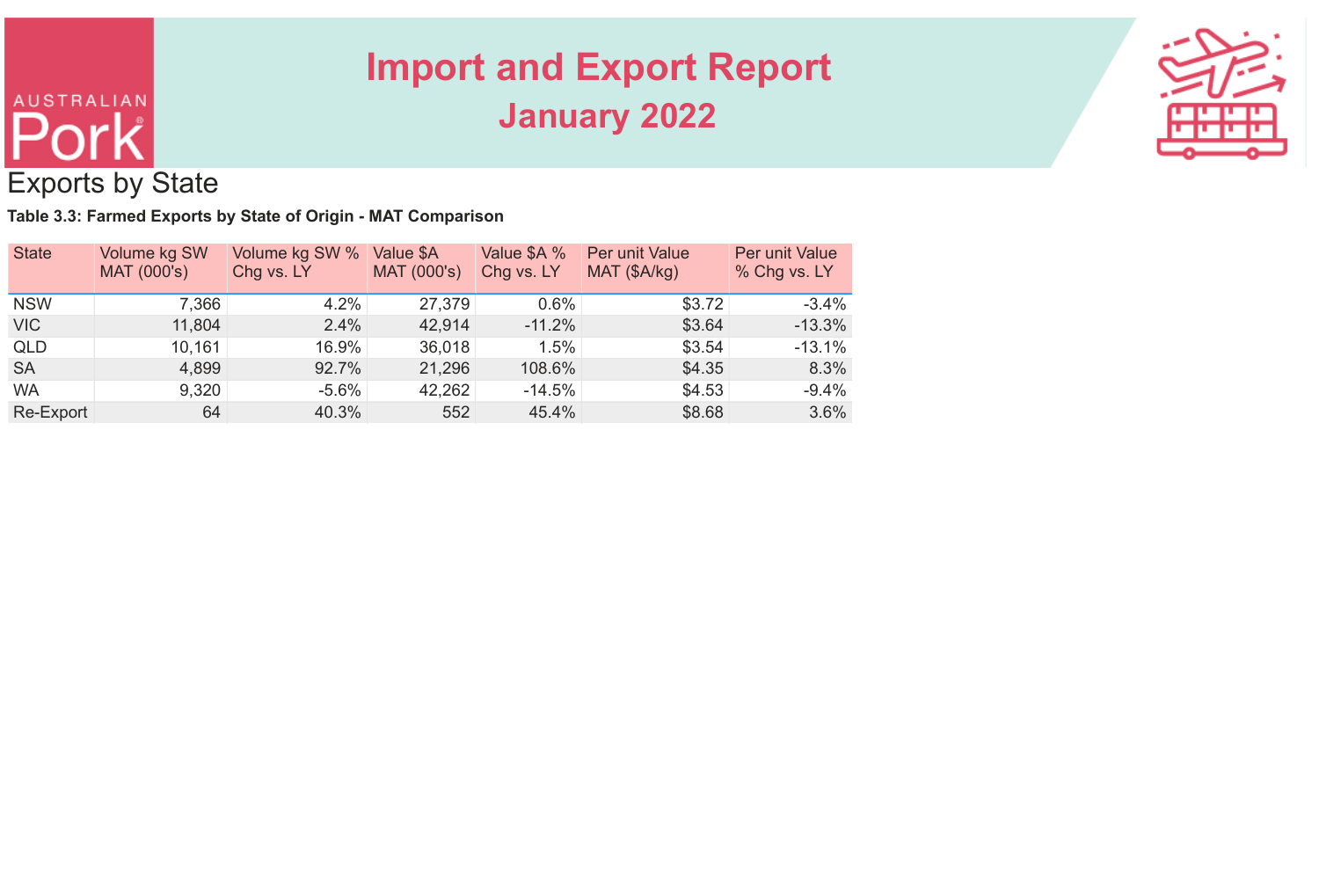

#### Export Breakdown by Month

#### **Table 3.4: Exports by Country**

**AUSTRALIAN** 

| <b>Country</b>                             | <b>Export Volume</b> | <b>Export Volume</b> | <b>Export Volume</b> | <b>Export Value</b> | <b>Export Value</b> | <b>Export Value</b> |
|--------------------------------------------|----------------------|----------------------|----------------------|---------------------|---------------------|---------------------|
|                                            | LY (Tonnes)          | (Tonnes)             | %Change vs. LY       | LY (\$000's)        | (\$000's)           | %Change vs. LY      |
| Singapore                                  | 1,010.7              | 1,088.7              | 8%                   | 6,001.0             | 5,847.8             | $-3%$               |
| Korea, Republic of                         | 272.2                | 426.6                | 57%                  | 652.0               | 910.9               | 40%                 |
| New Zealand                                | 359.7                | 422.9                | 18%                  | 1,685.1             | 1,369.4             | $-19%$              |
| Papua New Guinea                           | 335.2                | 390.8                | 17%                  | 860.2               | 1,327.4             | 54%                 |
| Philippines                                | 667.9                | 334.3                | $-50%$               | 1,043.8             | 501.9               | $-52%$              |
| Hong Kong                                  | 358.2                | 60.8                 | $-83%$               | 2,216.0             | 540.8               | $-76%$              |
| <b>Netherlands</b>                         |                      | 38.1                 |                      |                     | 227.7               |                     |
| Malaysia                                   | 24.0                 | 37.9                 | 58%                  | 30.7                | 74.4                | 142%                |
| New Caledonia                              | 8.4                  | 37.9                 | 352%                 | 52.0                | 253.9               | 388%                |
| Viet Nam                                   | 319.9                | 26.5                 | $-92%$               | 631.2               | 56.4                | $-91%$              |
| Samoa                                      | 11.6                 | 24.5                 | 111%                 | 22.1                | 96.3                | 336%                |
| Nauru                                      | 3.5                  | 22.3                 | 537%                 | 31.5                | 130.9               | 315%                |
| China (excluding Hong Kong, Macau, Taiwan) |                      | 17.2                 |                      |                     | 37.1                |                     |
| Cambodia                                   |                      | 3.9                  |                      |                     | 6.0                 |                     |
| Norfolk Island                             | 3.3                  | 3.5                  | 6%                   | 33.5                | 37.5                | 12%                 |
| Fiji                                       |                      | 0.3                  |                      |                     | 3.1                 |                     |
| Guam                                       | 1.3                  | 0.3                  | $-79%$               | 12.8                | 2.9                 | $-77%$              |
| Christmas Island                           |                      | 0.1                  |                      |                     | 0.9                 |                     |
| Solomon Islands                            | 2.7                  |                      | $-100%$              | 17.0                |                     | $-100%$             |
| Taiwan                                     | 1.0                  |                      | $-100%$              | 15.4                |                     | $-100%$             |
| <b>United Arab Emirates</b>                | 1.1                  |                      | $-100%$              | 5.9                 |                     | $-100%$             |
| <b>Total</b>                               | 3,380.8              | 2,936.6              | $-13%$               | 13,310.2            | 11,425.3            | $-14%$              |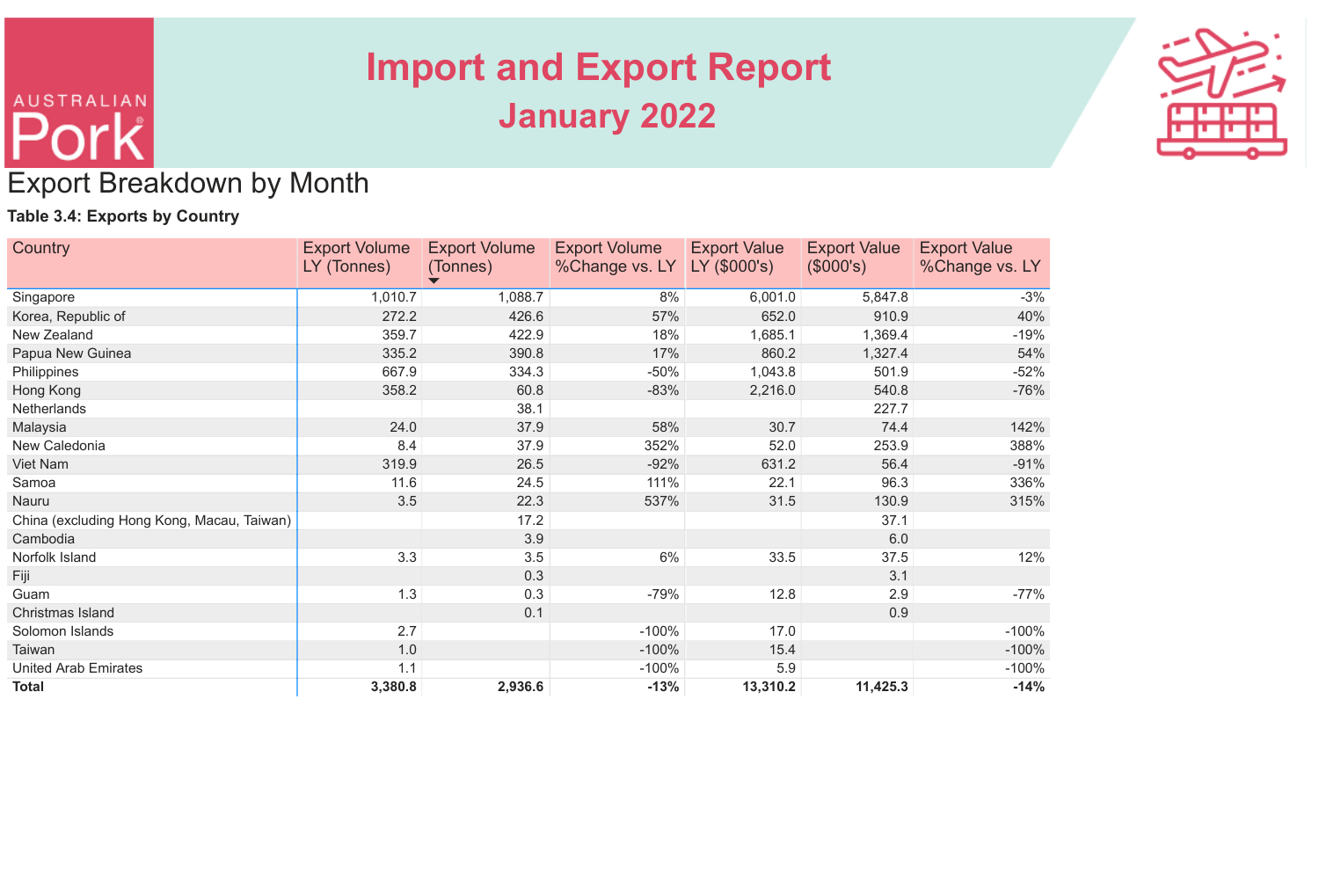# **AUSTRALIAN** Imports

## **Import and Export Report January 2022**



**Table 4.1: Australian Pig Imports**

| <b>Month</b><br>$\blacktriangle$ | Volume kg SW<br>Monthly (000's) | Volume kg SW<br>MAT (000's) | Value \$A<br>Monthly (million) | Value \$A<br>MAT (million) | Per unit Value<br>Monthly (\$A/kg) | Per unit Value 12<br>Month (\$A/kg) |
|----------------------------------|---------------------------------|-----------------------------|--------------------------------|----------------------------|------------------------------------|-------------------------------------|
| Jan-2022                         | 12,444                          | 164,474                     | 55.7                           | 798.6                      | \$4.47                             | \$4.86                              |
| Jan-2021                         | 11,908                          | 150,652                     | 56.4                           | 751.5                      | \$4.74                             | \$4.99                              |
| % Change $ 4.5%$                 |                                 | 9.2%                        | $-1.3%$                        | 6.3%                       | $-5.6%$                            | $-2.7%$                             |

#### **Graph 4.1: Volume of Australian Pork Imports Monthly and MAT**

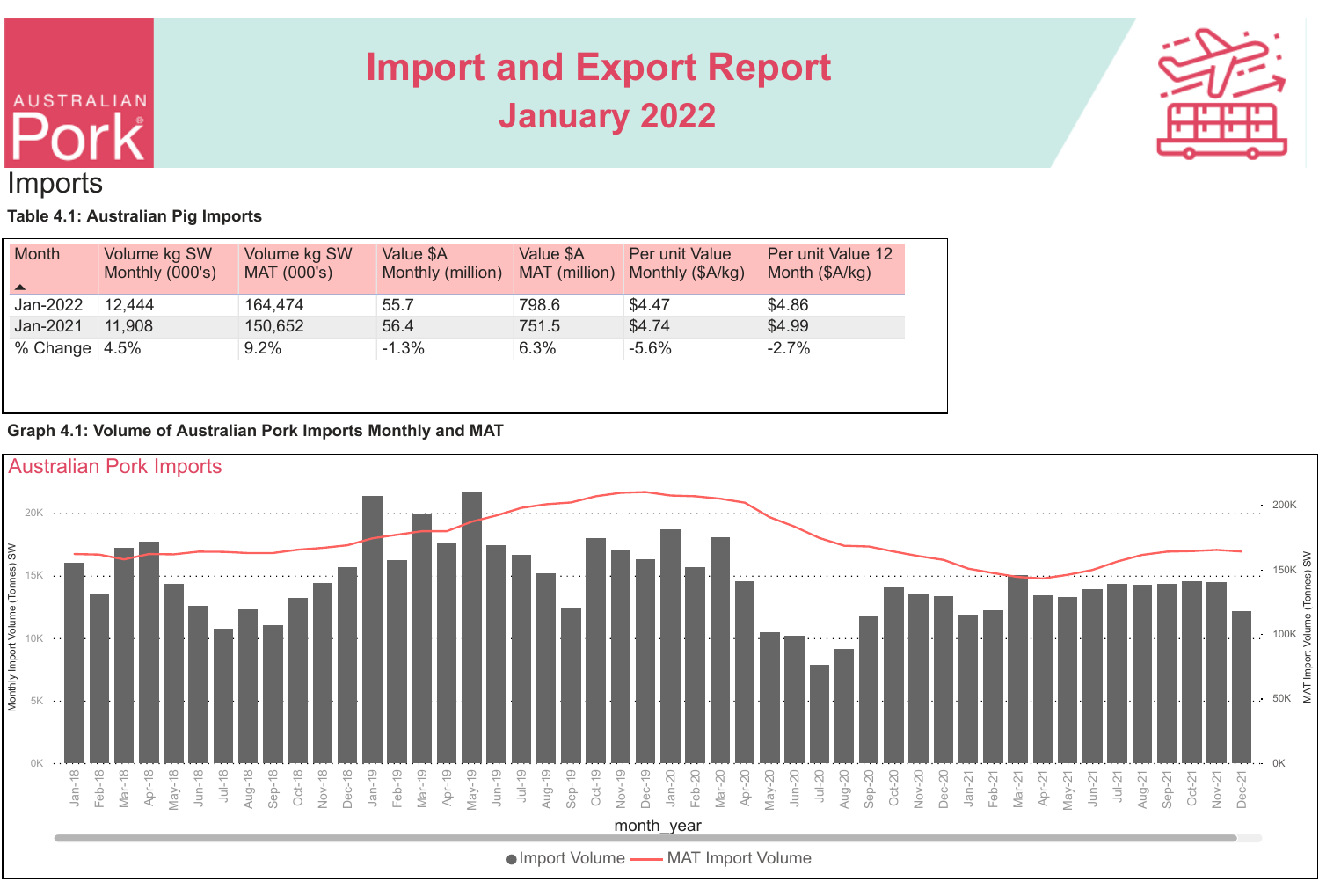

#### Imports

**AUSTRALIAN** 

**Table 4.2: Australian Imports by Key Import Countries**

| Country            | Volume kg SW<br>MAT (000's) | Volume kg SW %<br>Change vs. LY | Value \$A<br>MAT (million) | Value \$A %<br>Change vs. LY | <b>Per unit Value</b><br>MAT (\$A/kg) | Per unit Value %<br>Change vs. LY |
|--------------------|-----------------------------|---------------------------------|----------------------------|------------------------------|---------------------------------------|-----------------------------------|
| <b>USA</b>         | 58,781                      | $-26.2%$                        | 248.4                      | $-28.3%$                     | \$4.23                                | $-2.8%$                           |
| <b>Denmark</b>     | 42,598                      | 31.2%                           | 217.4                      | 22.3%                        | \$5.10                                | $-6.7\%$                          |
| <b>Netherlands</b> | 36,542                      | 95.0%                           | 176.2                      | 77.1%                        | \$4.82                                | $-9.2%$                           |
| Ireland            | 14,292                      | 58.2%                           | 68.2                       | 47.0%                        | \$4.77                                | $-7.1\%$                          |
| Canada             | 4,507                       | $-3.1\%$                        | 16.6                       | $-4.9%$                      | \$3.69                                | $-1.9%$                           |

#### **Graph 4.2: Australian Monthly Pork Import Volume Trends**

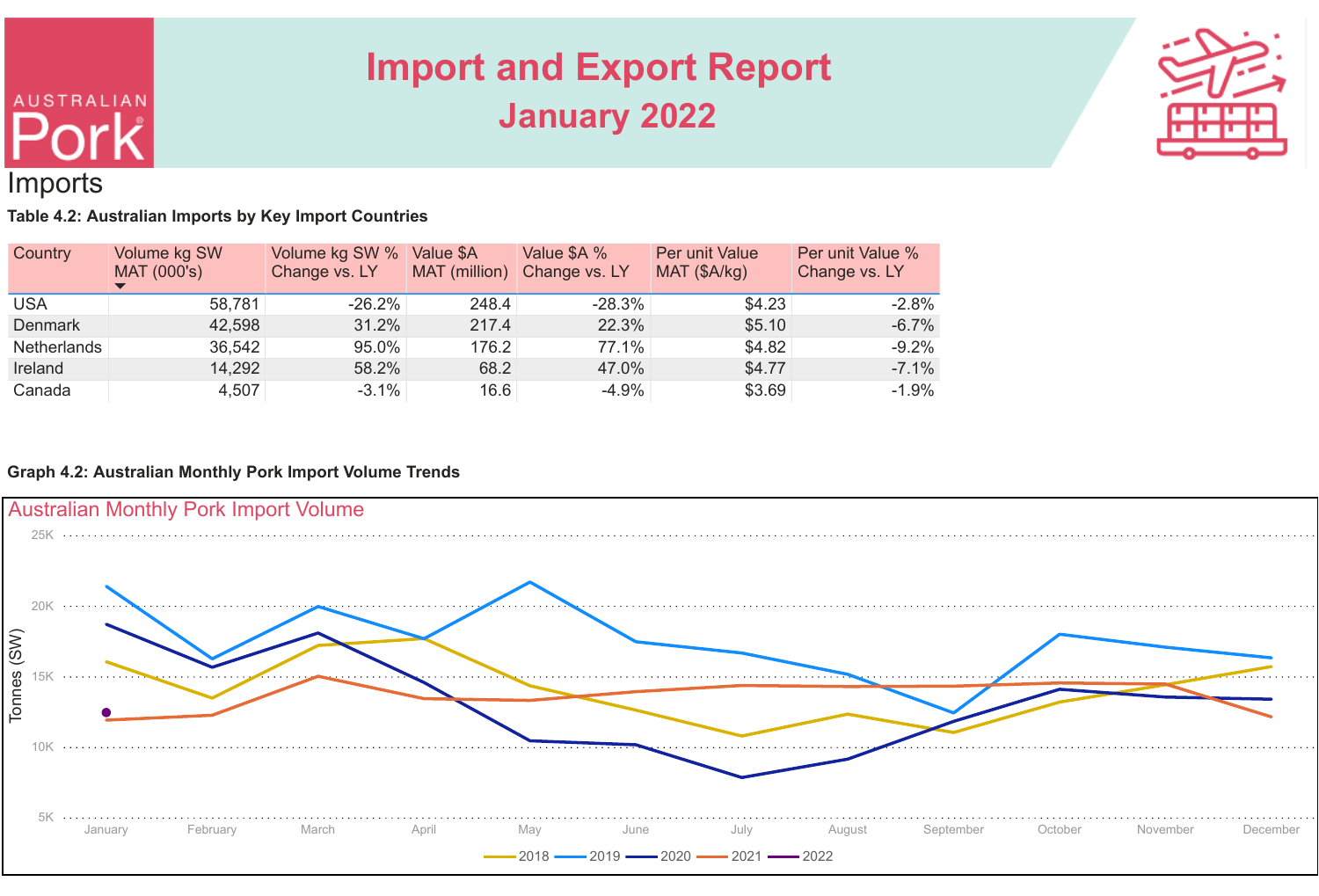

#### Import Share by Country

**AUSTRALIAN** 

**Graph 4.3: Australian Import Volume Share by Country - Financial Year Comparison**